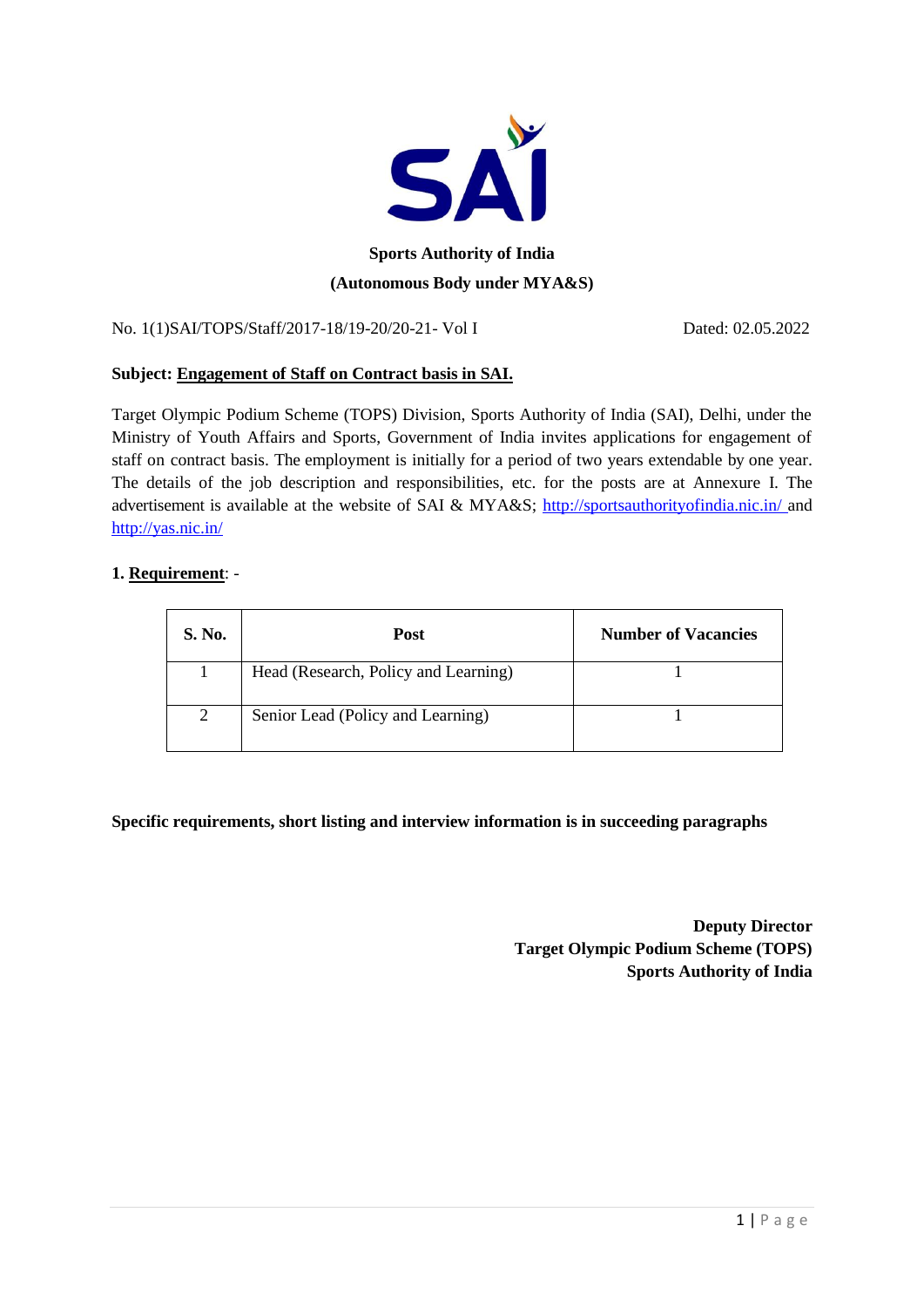## **Annexure I**

#### **A. Head (Research, Policy and Learning)**

Head (Research, Policy and Learning) will undertake following tasks:

- I. As part of the senior leadership team, provide high level strategic leadership, advice, and direction to the Team to achieve team and business outcomes related to research, policy and learning.
- II. Develop and implement policies relating to research and analysis of parameters for selection of athletes in TOPS scheme.
- III. To develop talent identification, talent development pathways and performance review protocols for all Government Schemes, in consultation with the respective National Sport Federation, Chief Coach, Scientific Staff, Senior Consultant Research and other relevant sports specific experts.
- IV. To create a national framework for identifying world class coaches and sports scientists in coordination with the various stakeholders to deliver the desired results.
- V. Identify, create and implement basic and relevant core learning modules for TOPS athletes in consultation with various stake holders.
- VI. Develop capacity building programs for technical staff and internal professional teams for improved performance delivery.
- VII. Assist the High- Performance Consultant in developing long term development strategies for priority sports.
- VIII. To drive the formulation of the sports development policies and protocols.

#### **Eligibility Criteria**

I. **Essential Qualification:** Persons having Master's Degree in relevant subject (Sports, Law, Management) or technical qualifications like B.E/ B. Tech or MBA/ 2 years PG Diploma in Management or equivalent qualifications in relevant field are eligible.

#### II. **Desirable Qualification:**

- Ph.D in relevant field like sports analytics/ sports research/ sports management from a recognized university.
- Excellent knowledge of office software like MS office, Excel, Powerpoint etc. and research tools. Knowledge of database management and applications software.
- Understanding of results and competition formats in Olympic sports.
- III. **Essential Experience:** Minimum 8 years of experience in relevant field like analytics/ sports research/ performance management. This will be counted only if the same is acquired after completion of essential qualification.

#### IV. **Desirable Experience:**

- Experience in any Government/ Semi Govt./ Autonomous/ PSU / Private Sector in sporting domain shall be considered.
- Candidates who have participated in nationals and international level in Olympic Sports Disciplines would be given preference.
- Applicant with research experience, published papers and post qualification experience in the relevant field would be preferred.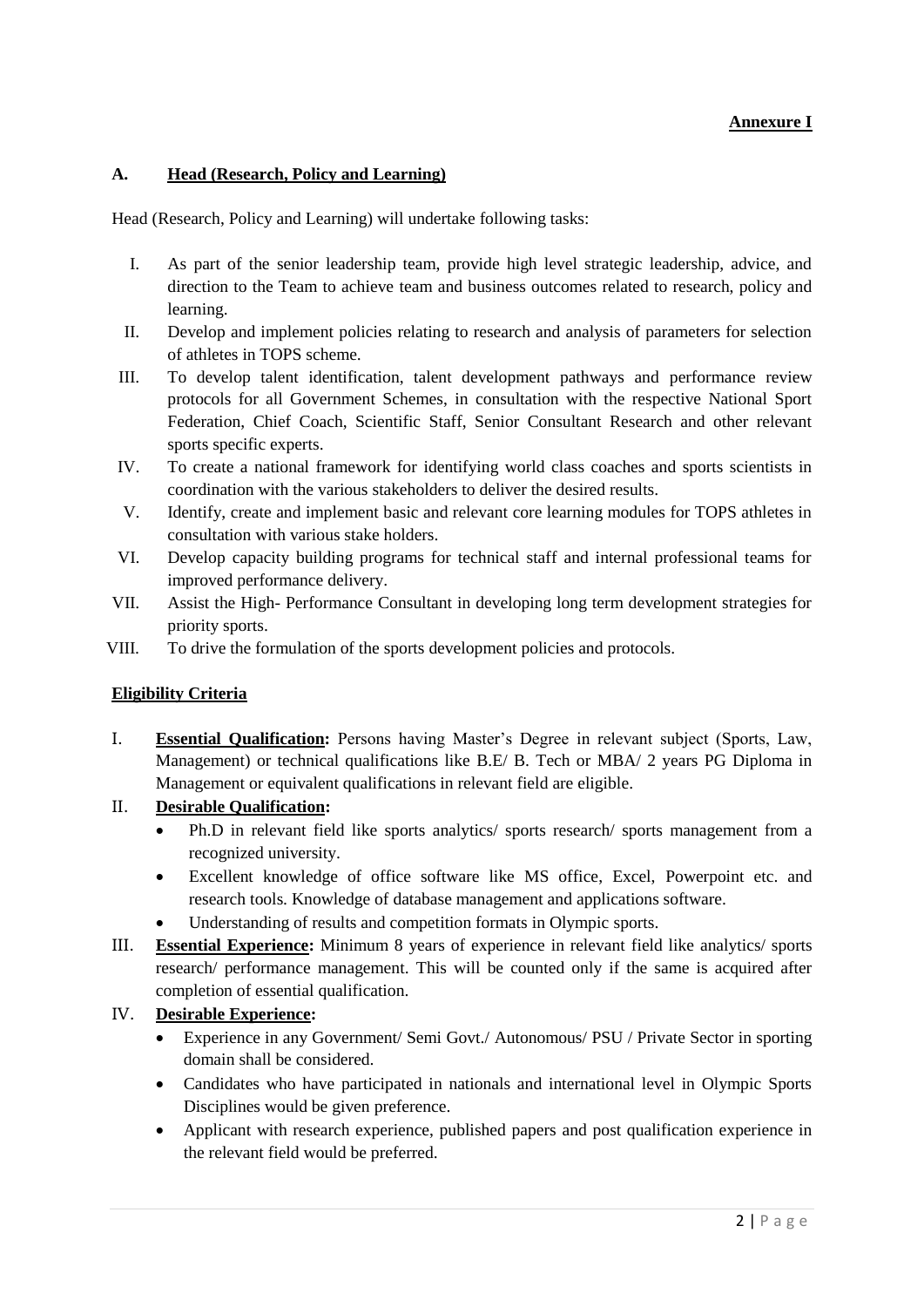## **B. Senior Lead (Policy and Learning)**

Senior Lead (Policy and Learning) will undertake following tasks:

- I. To assist the Head (Research, Policy and Learning) to develop capacity building programs for technical staffs and internal professional teams for improved performance delivery.
- II. Conduct in depth research of the sport ecosystem and make recommendations on policy formulation.
- III. To conduct in depth research to develop and maintain up to date repository of world class facilities, coaches and sports scientists.
- IV. Maintain professional and cordial relation with these facilities and personnel.
- V. Working with the team to identify and develop key policy areas.
- VI. Assembling, interpreting and analyzing information and to brief other Research personnel and other external organizations.
- VII. Assist in the formulation of the sports specific policies and protocols.
- VIII. Measure the actual demand of what it takes to win and where Indian athlete stands through the development of the Standard Operating Procedure (SOP) for each sport.

#### **Eligibility Criteria:**

I. **Essential Qualification:** Persons having Master's Degree in relevant subject (Sports, Law, Management) or technical qualifications like B.E/ B. Tech or MBA/2 years PG Diploma in Management or equivalent qualifications in relevant field are eligible.

#### II. **Desirable Qualification:**

- Master's in sports analytics/ sports research/ sports management. (Preference will be given to persons having educational qualifications from Institutions of National/International repute)
- III. **Essential Experience:** Minimum 3 years of experience in relevant field like analytics/ sports research/ sports management. This will be counted only if the same is acquired after completion of essential qualification.

#### IV. **Desirable Experience:**

- Experience in any Government/ Semi Govt./Autonomous/ PSU / Private Sector in sporting domain shall be considered.
- Excellent knowledge of office software like MS office, Excel, Power point etc. and research tools.
- Understanding of results and competition formats in Olympic sports.
- Candidates who have participated in nationals and international level in Olympic Sports Disciplines would be given preference.
- Applicant with research experience, published papers and post qualification experience in the relevant field would be preferred.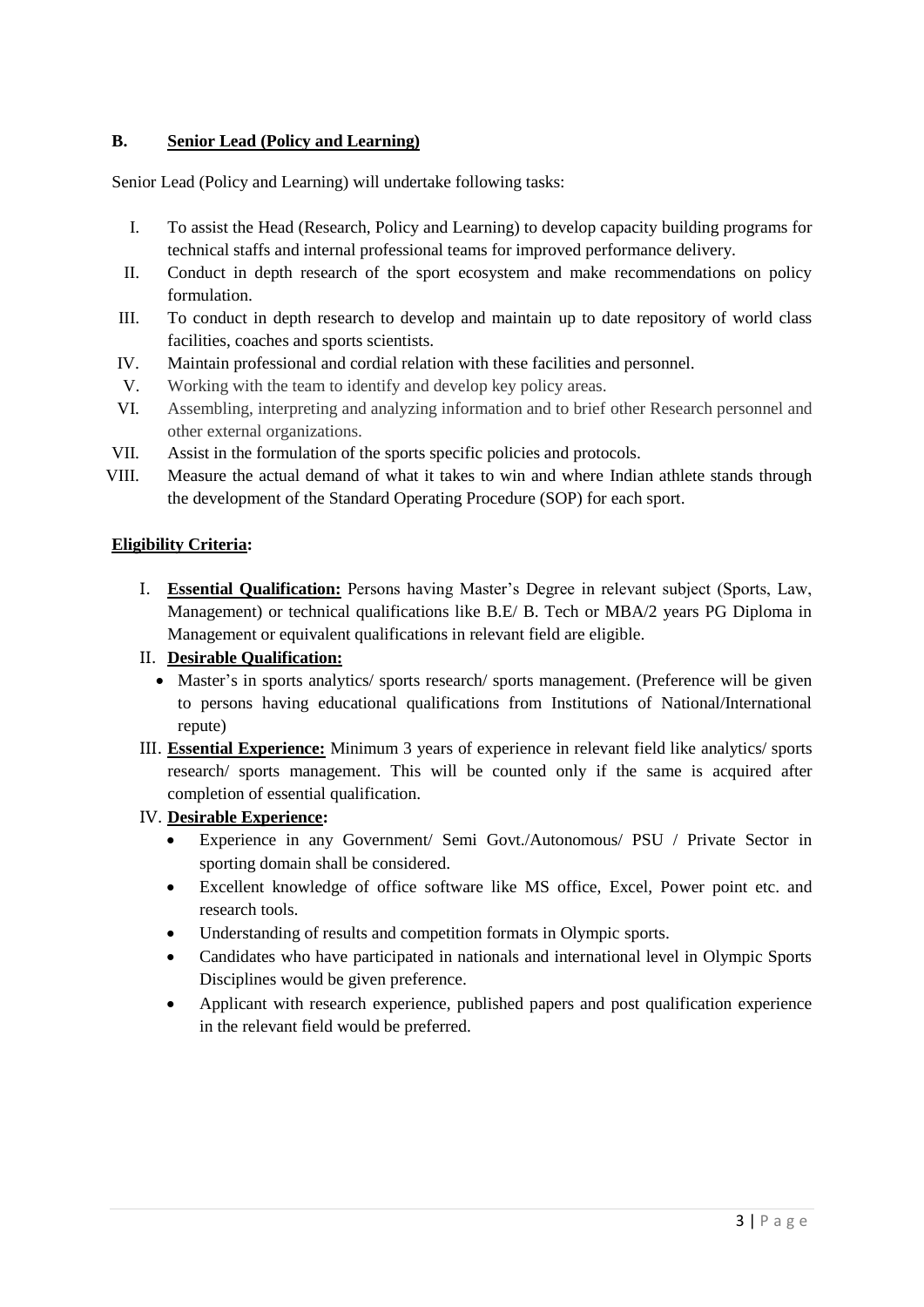## 1. **CRITERIA FOR SHORTLISTING OF CANDIDATES FOR INTERVIEW.**

Candidate will be shortlisted in the ratio of 1:5 with following criteria for which necessary documents to be attached along with the application:

| <b>Designation</b> |                                                                                                                                                    | <b>Evaluation Criteria</b>                                            |  |  |
|--------------------|----------------------------------------------------------------------------------------------------------------------------------------------------|-----------------------------------------------------------------------|--|--|
|                    |                                                                                                                                                    | (Total Marks-100)                                                     |  |  |
| Head (Research,    | i. Weightage for marks obtained in essential qualification (maximum - 40                                                                           |                                                                       |  |  |
| <b>Policy and</b>  | Marks) with further break-up as given below:                                                                                                       |                                                                       |  |  |
| Learning)          | a)                                                                                                                                                 | Greater or equal to 75% - 40 marks                                    |  |  |
|                    | b)                                                                                                                                                 | 60% to less than 75% - 30 marks                                       |  |  |
|                    | $\mathbf{c})$                                                                                                                                      | 45% to less than 60% - 20 marks                                       |  |  |
|                    | $\rm d)$                                                                                                                                           | Less than 45% - 0 marks                                               |  |  |
|                    |                                                                                                                                                    | ii. Weightage for work experience (maximum 30 marks) with further     |  |  |
|                    | break-up as:                                                                                                                                       |                                                                       |  |  |
|                    | a)                                                                                                                                                 | 15 years and above - 30 marks                                         |  |  |
|                    | b)                                                                                                                                                 | 10 years to less than 15 Years-25 marks                               |  |  |
|                    | $\mathbf{c})$                                                                                                                                      | 8 years to less than 10 years- 20 marks                               |  |  |
|                    | $\rm d$                                                                                                                                            | Less than 8 years- 0 marks                                            |  |  |
|                    | iii. Weightage for work experience in sports sector (maximum 20 marks)                                                                             |                                                                       |  |  |
|                    | with further break-up as:                                                                                                                          |                                                                       |  |  |
|                    | a)                                                                                                                                                 | Above 8 years-20 Marks                                                |  |  |
|                    | b)                                                                                                                                                 | 5 years to less than 8 years- 15 Marks                                |  |  |
|                    | $\mathbf{c})$                                                                                                                                      | Below 5 years- 0 Marks                                                |  |  |
|                    | iv. Sports participation at national and international level in olympic                                                                            |                                                                       |  |  |
|                    | disciplines: maximum 5 marks                                                                                                                       |                                                                       |  |  |
|                    | v. Publication/sport science experience: maximum 5 marks.                                                                                          |                                                                       |  |  |
|                    | Note: If a candidate is working in Sports Sector, he/she will be eligible                                                                          |                                                                       |  |  |
|                    |                                                                                                                                                    | for weightage in ii & iii depending on number of years of experience  |  |  |
|                    |                                                                                                                                                    |                                                                       |  |  |
| and Learning)      | <b>Senior Lead (Policy</b> i. Weightage for marks obtained in essential qualification (maximum-40)<br>marks) with further break-up as given below: |                                                                       |  |  |
|                    |                                                                                                                                                    |                                                                       |  |  |
|                    | a)<br>b)                                                                                                                                           | Greater or equal to 75% - 40 marks<br>60% to less than 75% - 30 marks |  |  |
|                    | $\mathbf{c})$                                                                                                                                      | 45% to less than 60% - 20 marks                                       |  |  |
|                    | d)                                                                                                                                                 | Less than 45% - 0 marks                                               |  |  |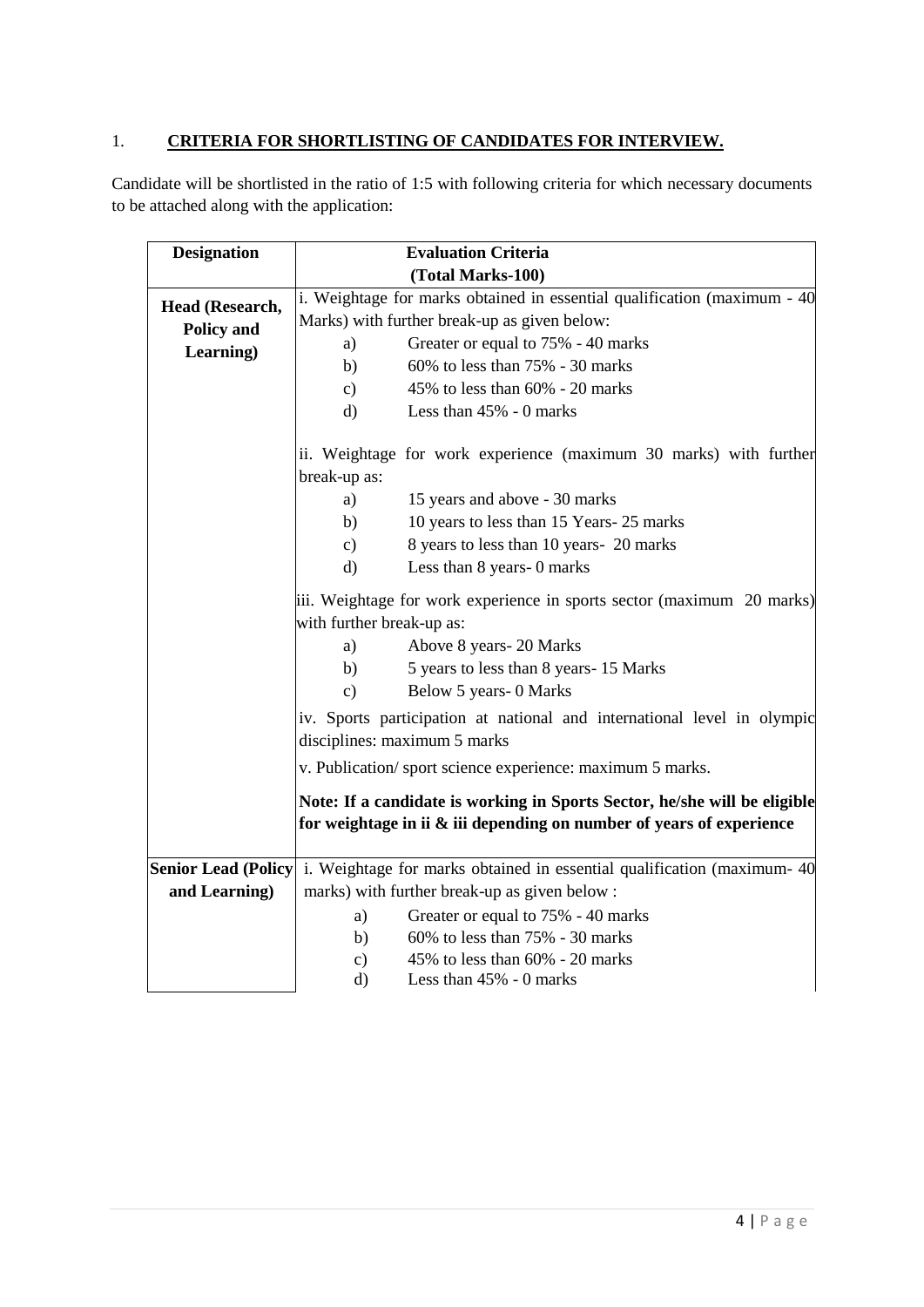| ii. Weightage for work experience (maximum 30 marks) with further         |
|---------------------------------------------------------------------------|
| break-up as:                                                              |
| 8 years and above - 30 marks<br>a)                                        |
| b)<br>5 years to less than 8 Years-25 marks                               |
| 3 years to less than 5 years- 20 marks<br>c)                              |
| d)<br>Less than 3 years - 0 marks                                         |
| iii. Weightage for work experience in sports sector (maximum 20 marks)    |
| with further break-up as:                                                 |
| 3 years and above - 20 marks<br>a)                                        |
| b)<br>1 year to less than 3 years-15 marks                                |
| Less than 1 year- 0 marks<br>$\mathbf{c}$ )                               |
| iv. Sports participation at national and international level in olympic   |
| disciplines- maximum 5 marks                                              |
| v. Publication/sports science experience: maximum 5 marks.                |
|                                                                           |
| Note: If a candidate is working in Sports Sector, he/she will be eligible |
| for Weightage in ii & iii depending on number of Years of                 |
| <b>Experience.</b>                                                        |

## 2. **INTERVIEW PROCESS;**

- a) The final selection will be based on interview of candidates by a committee.
- b) The interview will be of 100 marks.
- c) The shortlisted candidates will be called for the interview and assessed as follows:

| <b>CATEGORIES FOR EVALUATION</b>                      | <b>MAXIMUM MARKS (100 marks)</b> |  |
|-------------------------------------------------------|----------------------------------|--|
| Domain expertise in the sports research / analytics / | 30                               |  |
| management                                            |                                  |  |
| Practical knowledge on sports field management        | 30                               |  |
| Aptitude for working in a sports organization         | 10                               |  |
| Knowledge related to recent advancements in the       | 10                               |  |
| relevant field                                        |                                  |  |
| Communication and analytical skills                   | 10                               |  |
| Knowledge in allied sports analytics and research     | 10                               |  |
| disciplines                                           |                                  |  |

- d) A panel of final shortlisted candidates will be formed on the basis of merit which shall be valid for a period of 1 year from its notification.
- e) Merely qualifying for the interview does not confirm final selection.
- f) Candidates must produce all the original documents at the time of physical joining for verification else candidature may be cancelled.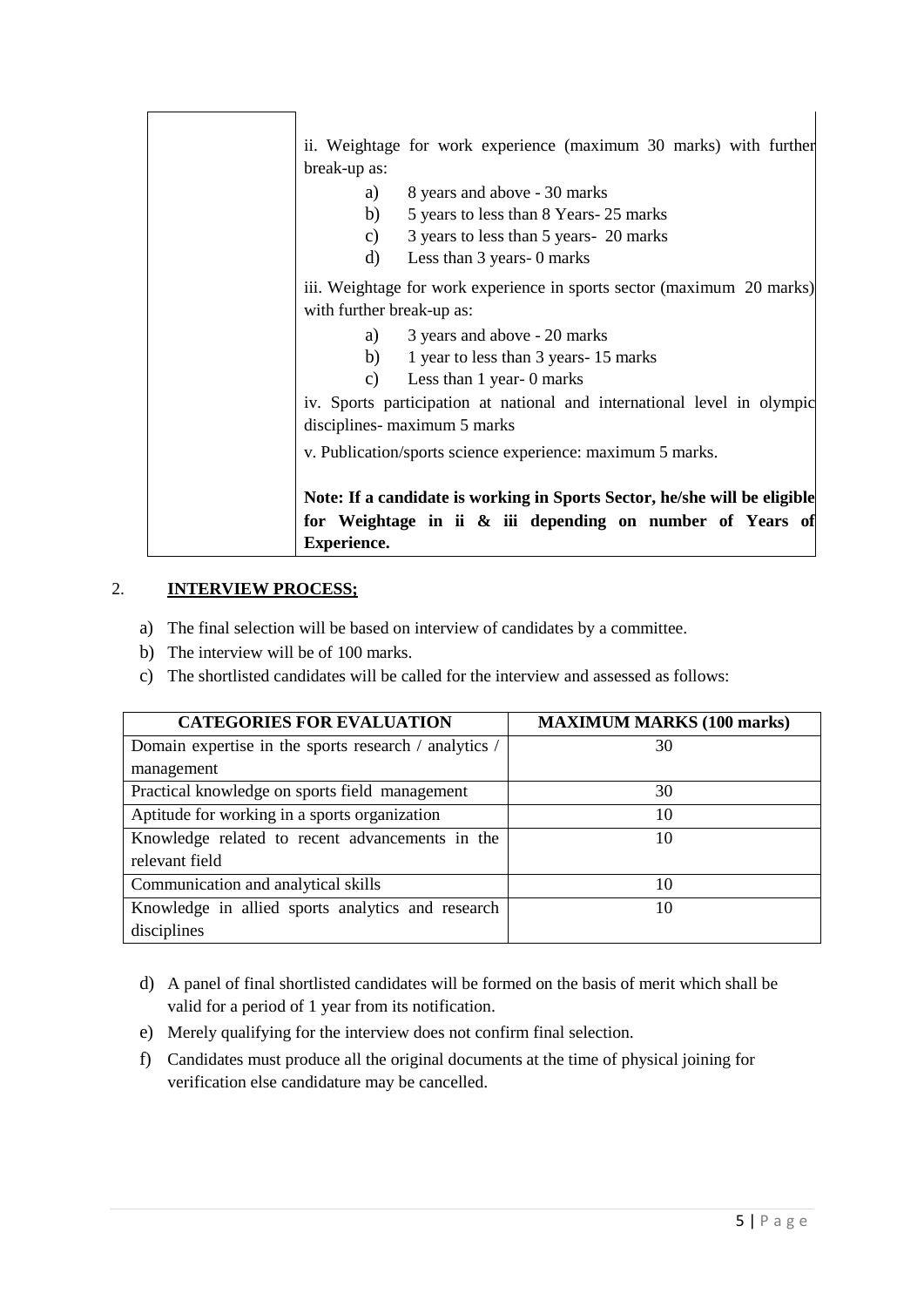## **TERMS AND CONDITIONS FOR CONTRACTUAL ENGAGEMENT**

- a) **Tenure:** The contractual engagement will be initially for a period of two years extendable by one year on the basis of satisfactory performance.
- b) **Age Limit:** The upper age limit for the respective posts is as follows:
	- Head (Research, Policy and Learning)- 50 years as on the date of advertisement
	- Senior Lead (Policy and Learning)- 45 years as on the date of advertisement

Candidates should note that only the date of birth as recorded in the Matriculation/ Secondary Examination Certificate or an equivalent certificate as on the date of submission of applications will be accepted and no subsequent request for its change will be considered or granted.

## c) **Remuneration:**

| N <sub>O</sub> | <b>Position</b>                                         | <b>Remuneration (per month)</b> | <b>Vacancies</b> |
|----------------|---------------------------------------------------------|---------------------------------|------------------|
| 11.            | Head (Research, Policy and Rs. $1,45,000 - 2,65,000/$ * |                                 |                  |
|                | Learning)                                               |                                 |                  |
| $\mathbf{2}$ . | Senior Lead (Policy and Rs. $80,000 - 1,45,000/$ *      |                                 |                  |
|                | Learning)                                               |                                 |                  |

*\*Remuneration within the pay range, matching the last pay, will be decided by the interview panel at the time of interview.*

- d) **Tax Deduction at Source:** The Income Tax or any other tax liable to be deducted, as per the prevailing rules will be deducted at source before effecting the payment, for which the SAI will issue TDS /Service Tax Certificates, as applicable.
- e) **Other Allowances**: No TA/DA shall be admissible for joining the assignment or on its completion. No other facilities like DA, Accommodation, Residential Phone, Conveyance /Transport, Personal Staff, Medical reimbursement, HRA and LTC etc. would be admissible.
- f) **Extension**: Performance of the selected candidates would be reviewed annually or as per requirement and their extension will be considered on the basis of periodic review / requirement.
- g) **Leave**: Selected candidates will be entitled for 30 days leave in a calendar year on pro-rata basis. Therefore, candidates shall not draw any remuneration in case of his / her absence beyond 30 days in a year. Also, un-availed leave in a calendar year will lapse and will not be carried forward to the next calendar year.
- h) **Posting**: Selected candidates shall be posted at SAI Head Office, New Delhi or in any of the SAI Centres across India and the posting so made is purely in public interest.
- i) **How to Apply: -** The candidate has to apply only online through the link [https://sportsauthorityofindia.nic.in/saijobs.](https://sportsauthorityofindia.nic.in/saijobs) Applications received through any other mode would not be accepted and summarily rejected. Before registering/submitting applications on the website, the candidates should possess the following:
	- i. **Valid E-mail ID:** The e-mail ID entered in the online application form should remain active until the recruitment process is completed. No change in the e-mail ID will be allowed once entered.
	- ii. **Self-attested documents** to be uploaded while submitting application online:
		- 1. Certificate of Date of birth.
		- 2. Certificates of essential educational qualifications & experience.
		- 3. Scanned copy of passport size color photograph and signature.
		- 4. Scanned copy of No Objection Certificate from their present employer, in case working in Central/ State Government/ Autonomous Organizations on regular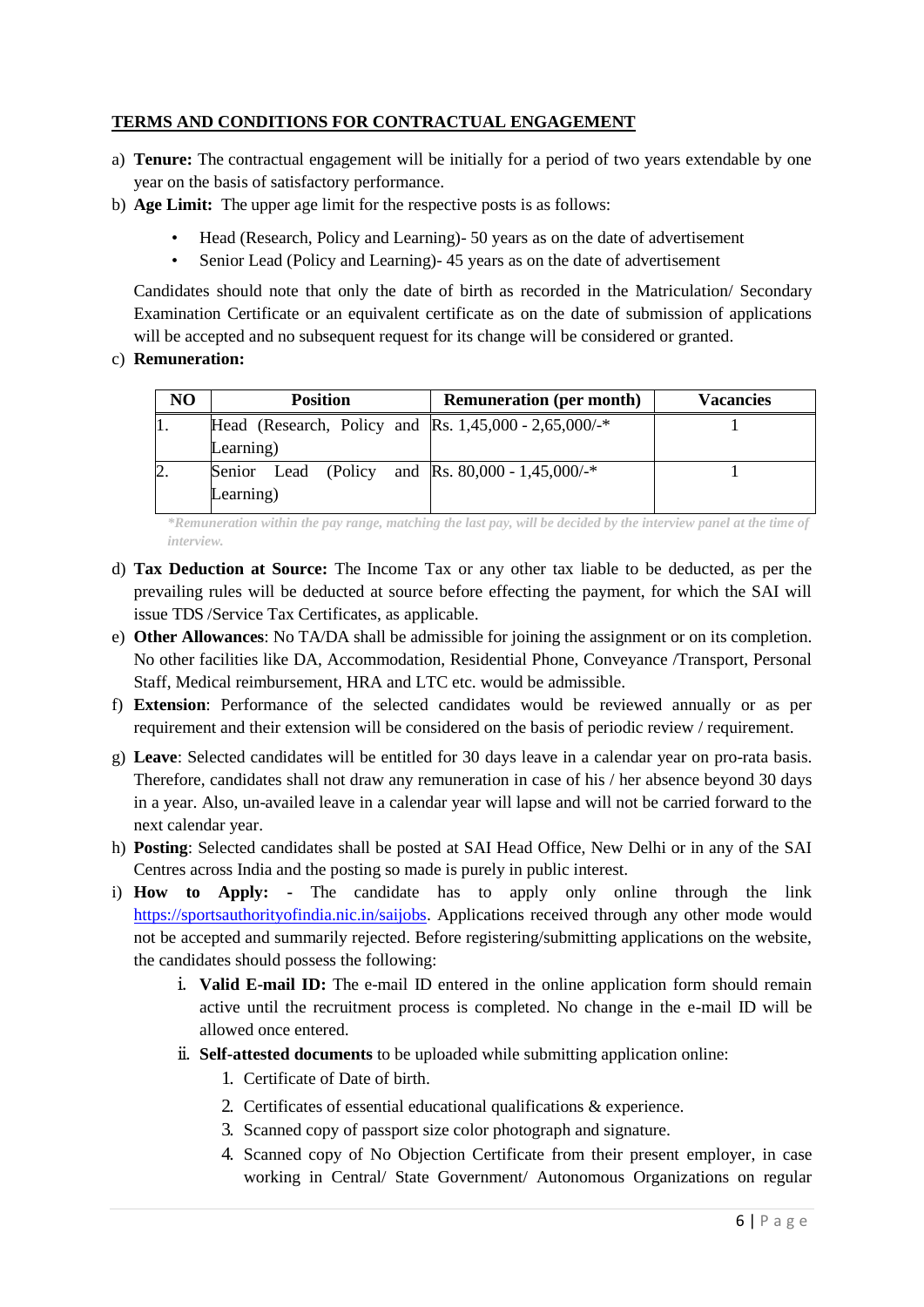basis.

**LAST DATE FOR RECEIPT OF APPLICATIONS:** The schedule for applying online is given below:

- (i) Date of opening of online registration- **5 PM on 04.05.2022**
- (ii) Closing date for submission of online application**- 5 PM on 24.05.2022**
- (iii) Link<https://sportsauthorityofindia.nic.in/saijobs>
- j) Candidates who are working in Central/ State Government/ PSUs/ Autonomous Organizations have to produce No Objection Certificate from their employer along with all original as well as photocopy of all the documents at the time of joining.

#### k) **GENERAL INSTRUCTIONS**

- i. Candidates should ascertain, before applying, that they satisfy all the eligibility conditions as stipulated in the advertisement. Candidates, who do not satisfy the eligibility conditions, will be liable to be disqualified at any stage of recruitment/selection.
- ii. Candidates should ascertain, before applying, that they satisfy all the eligibility conditions as stipulated in the advertisement. Candidates, who do not satisfy the eligibility conditions and (or) submitted any supporting document which found as not genuine at any stage shall be liable for disqualification.
- iii. Candidates should ascertain that they satisfy all the essential educational qualifications as stipulated in the advertisement. Candidates having qualification above the essential qualifications are eligible to apply. Merely having the qualifications does not entail candidates to be called for interview. However, the final decision will be taken by the SAI.
- iv. Candidates are advised in their own interest to apply online much before the closing date and not to wait till the last date for submission of application, to avoid the possibility of disconnection/ inability/ failure to log on the SAI website on account of heavy load on internet/ website jam.
- v. SAI does not assume any responsibility for the candidates not being able to submit their applications within the stipulated time and date on account of the aforesaid reasons or for any other reason beyond the control of SAI.
- vi. Candidate who will be called for interview has to produce original as well as self-attested photocopy of all the documents uploaded at the time of application, other relevant document at the time of interview along with signed copy of application submitted online, failing which he/she will not be allowed to appear for interview.
- vii. Decision of SAI in all matters regarding eligibility, selection and posting would be final and binding on all candidates. No representation or correspondence will be entertained by SAI in this regard.
- viii. SAI reserves the right to modify/alter/restrict/enlarge/cancel the recruitment process, if need so arises without issuing any further notice or assigning any further notice/any reasons thereafter. The decision of the SAI will be final and no appeal will be entertained against this issue.
- ix. In case of any dispute, jurisdiction of Court will be at New Delhi only.
- x. Please do visit your email account regularly for further updates.
- xi. Further notifications/corrigendum in this regard, if any, will be put up on SAI website only.
- xii. Canvassing in any form will lead to disqualification.

#### l) **CONFIDENTIALITY:**

i. Selected persons will not be allowed to publish a book or a compilation of articles or